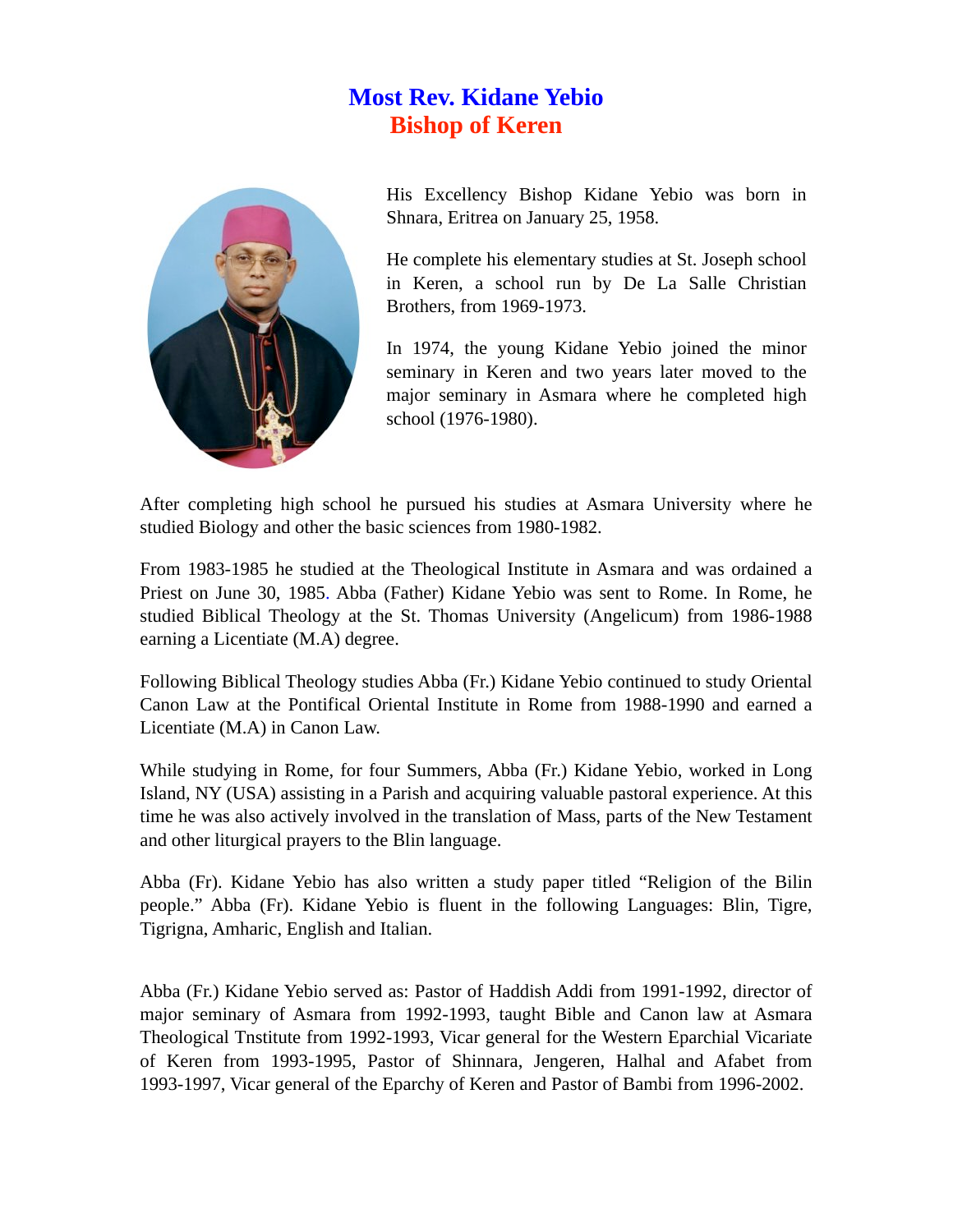After serving as the Vicar general for the Eparchy (Diocese) of Keren (1996-2002), **Abba Kidane Yebio was Consecrated Bishop of Keren March 02, 2003** as the second Bishop of Keren.





**Bishop Kidane Yebio visiting the Holy Father, Pope Benedict XVI**